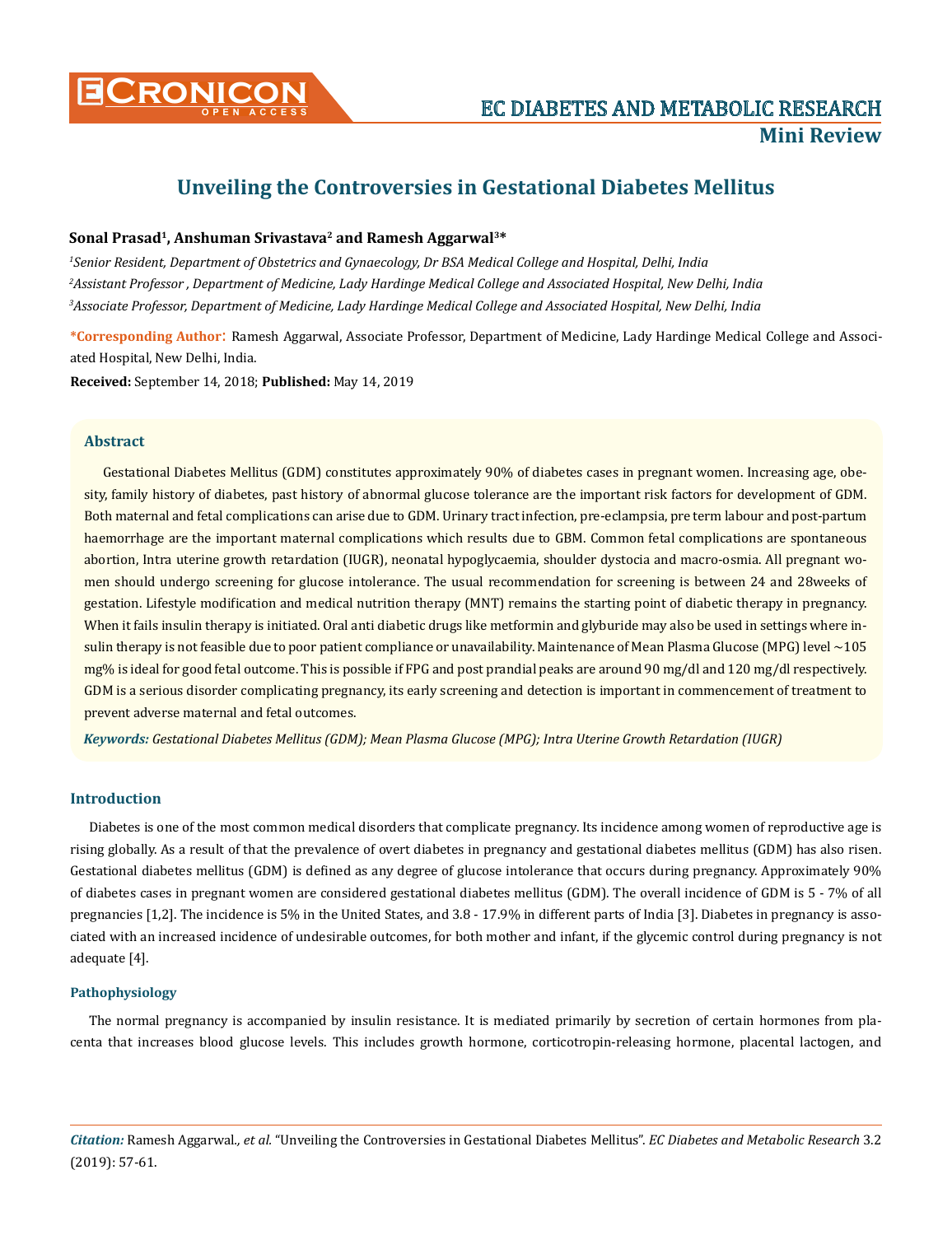58

progesterone. So, in those women whose pancreatic function is insufficient to overcome the insulin resistance associated with the pregnant state, GDM occurs [5]. Obesity and overweight are nearly frequent findings among women in their childbearing years. Obesity is also associated with insulin resistance and is considered to be a state of chronic inflammation in which inflammatory markers are produced in excess to systemic circulation. These inflammatory markers influence alterations in post-receptor insulin signalling resulting in increased insulin resistance [3,5].

## **Risk factors for GDM**

Women with following features are at risk of developing GDM [4,6]:

- 1. Age > 33 years of age.
- 2. Overweight or obesity.
- 3. History if diabetes in first degree relative.
- 4. Past history of abnormal glucose tolerance.
- 5. Past history of poor obstetric outcome.
- 6. Past history of large sized baby.

#### **Complications of GDM**

There can be both fetal and maternal complications as a result of hyperglycemia.

# **Maternal**

- 1. UTI
- 2. Pre-eclampsia
- 3. Pre term delivery
- 4. Post-partum haemorrhage

Women who are diagnosed with GDM are at high risk of developing diabetes mellitus later in life. Approximately 10% of women with GDM have diabetes mellitus soon after delivery. The rest have 20 - 60% develop diabetes mellitus at rates within 5 - 10 years after the index pregnancy in the absence of specific interventions to reduce their risk of diabetes mellitus [6].

#### **Fetal**

- 1. Spontaneous abortion
- 2. IUGR
- 3. Neonatal hypoglycaemia
- 4. Shoulder dystocia
- 5. Macro-osmia
- 6. Jaundice
- 7. Polycythaemia.

#### **Screening and diagnosis of GDM**

All the pregnant women should undergo screening for glucose intolerance. The usual recommendation for screening is between 24 and 28 weeks of gestation. Fasting blood glucose levels are tested then 75g of oral glucose is given and blood glucose levels are again tested after at 1 hour and 2 hour post glucose challenge. The recent concept is to screen for glucose intolerance in the first trimester itself as the fetal beta cell recognizes and responds to maternal glycemic level as early as 16<sup>th</sup> week of gestation. If found negative at this time, the screening test is to be performed again around  $24^{\text{th}}$  -  $28^{\text{th}}$  week and finally around  $32^{\text{nd}}$  -  $34^{\text{th}}$  week [7].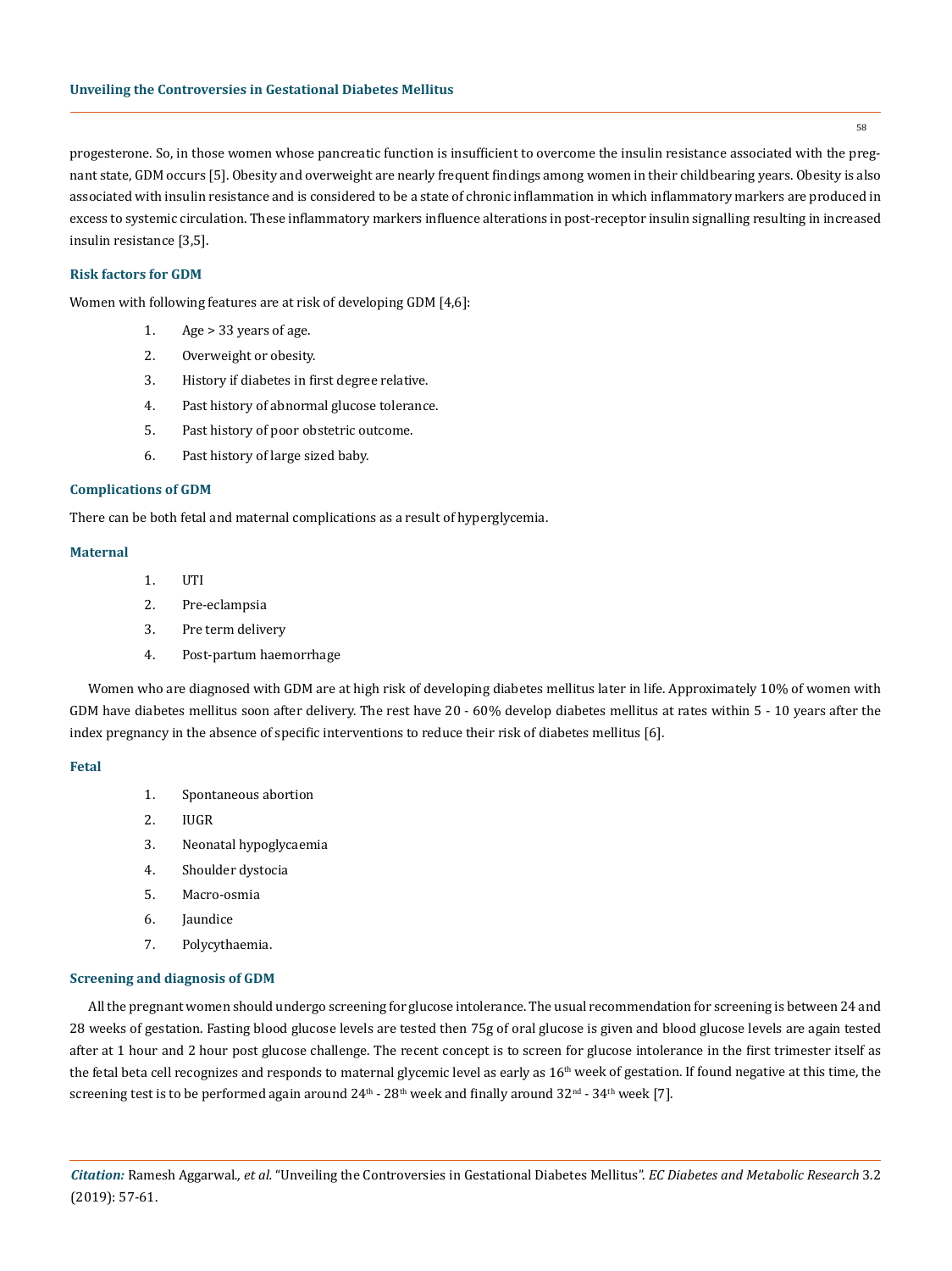| 75 gram oral glucose tolerance values | <b>ADA</b>         | <b>NICE 2015</b>        | <b>IADPSG</b>      | <b>WHO 2013</b> | <b>DIPSI</b>   |
|---------------------------------------|--------------------|-------------------------|--------------------|-----------------|----------------|
| Fasting                               | $92 \text{ mg}$ %  | $\geq 100 \text{ mg\%}$ | $92 \text{ mg}$ %  | 92 - 125 mg%    |                |
| 1 hour                                | $180 \text{ mg}$ % |                         | $180 \text{ mg\%}$ | $\geq 180$ mg%  |                |
| 2 hour                                | $153 \text{ mg\%}$ | $\geq 140$ mg%          | $153 \text{ mg\%}$ | 153 to 199 mg%  | $\geq 140$ mg% |

Various criteria for diagnosing GDM are shown in table 1 [7-10].

*Table 1*

#### **Management**

Lifestyle modification and medical nutrition therapy (MNT) remains the starting point of diabetic therapy in pregnancy [11]. However, in pregnancy, rapid control of blood glucose levels is required. Approximately 30 Kcal/kg bodyweight or an increment of 300 kcal/day above the basal requirement is needed. In women who have higher BMI the total calories may be restricted as 25 kcal/kg for women with a BMI of 26 to 29, and 15 - 20 kcal/kg for women with a BMI above 30. Pregnant diabetic woman are advised to wisely distribute their calorie consumption especially the breakfast. This implies splitting the usual breakfast into two equal halves and consuming the portions with a two hour gap in between. By this the undue peak in plasma glucose levels after ingestion of the total quantity of breakfast at one time is avoided. But if a trial of MNT fails to achieve glycemic control within a week or less, diabetic therapy need to be escalated. Insulin is the drug of choice in majority of women with GDM [8,9].Insulins such as regular, lispro, aspart, and neutral protamine hagedorn (NPH) are well-studied in pregnancy and regarded as safe and effective. Insulin glargine is a long acting analogue and may exacerbate periods of maternal hypoglycaemia [14]. Insulin detemir is safe and comparable to NPH insulin in pregnancy [15]. As of now among long acting insulins, insulin glargine has been assigned as category "C".

#### **Insulin therapy**

A basal bolus regime with three shots of short acting insulin just before meals and a long acting insulin (Detemir or NPH) can be started for control of blood glucose levels. Adjusting insulin dose is simpler with self-monitoring of blood glucose (SMBG) four times a day. It is important to remember that insulin requirement increases with pregnancy, if it does not happen as expected, it can be a cause of concern, and one should rule out IUGR, poor placental growth, and impending intrauterine death.

#### **Role of oral anti diabetic drugs in pregnancy**

Many Randomised controlled trials (RCT) support the efficacy and short-term safety of metformin and glyburide for the treatment of GDM, both agents cross the placenta in variable extents, long-term safety data are not yet available for any oral agent. The Endocrine society (USA) has suggested that glyburide is suitable alternative to insulin therapy for glycemic control in women with gestational diabetes who fail to achieve sufficient glycemic control after a 1-week trial of MNT and lifestyle modification. However, for the women with a diagnosis of GDM before 25-weeks gestation and for those women with fasting plasma glucose > 110 mg/dl (6.1 mmol/L), in that case insulin therapy is preferred [16]. Starting dose of glyburide is 2.5 mg once daily and can be increased up to a maximum of 20 mg/ day. The usual starting dose of metformin is 500 - 1000 mg/ day, which can be increased gradually up to a maximum dose of 2500 mg/ day. The use of OADs in pregnancies is not recommended by the American Diabetes Association (ADA), whereas UK National Institute for Health and Care Excellence (NICE) guidelines considers metformin and glyburide safe in pregnancy and lactation. In Scotland, the Scottish Intercollegiate Guidelines Network (SIGN publication no. 116; 2010) suggested that metformin or glyburide may be considered as initial pharmacological, glucose-lowering treatment in women with gestational diabetes [17]. No OAD is approved by the US Food and Drug administration (FDA) for treatment of diabetes in pregnancy [7,8]. National guidelines for the management of GDM 2014 (Govt. Of India) does not approve the use of OADs.

#### **Target blood glucose levels [9,10]**

Maintenance of Mean Plasma Glucose (MPG) level ~105 mg% is ideal for good fetal outcome. This is possible if FPG and post prandial peaks are around 90 mg/dl and 120 mg/dl respectively (MPG should not be < 86 mg/dl as this may cause small for gestational age infants). Table 2 shows glycemic targets according to different guidelines in pregnancy.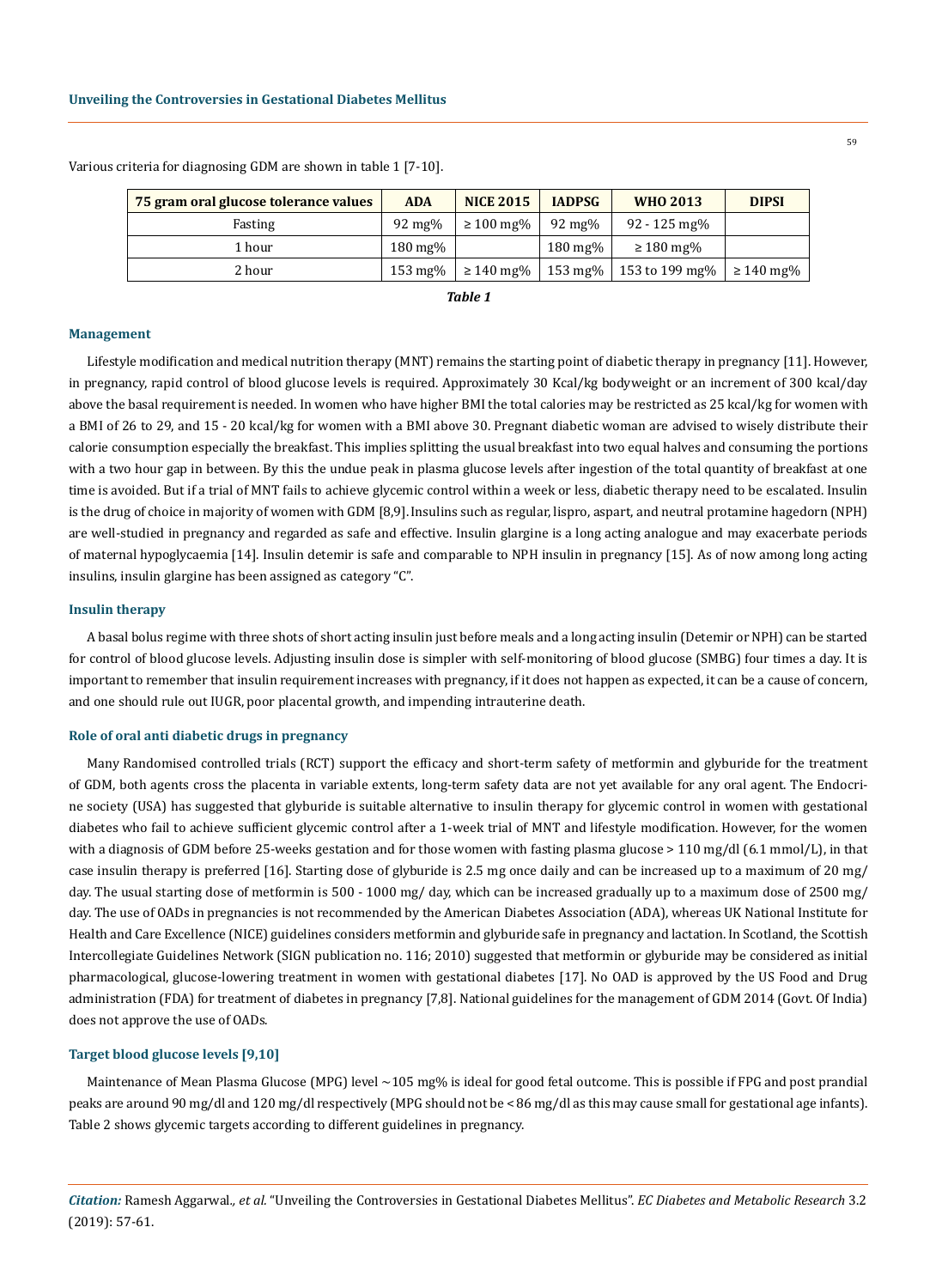|                         | <b>NICE</b>            | <b>ADA</b>    | <b>DIPSI</b>         |  |
|-------------------------|------------------------|---------------|----------------------|--|
| Fasting                 | $< 5.3$ mmol/l         | $<$ 95 mg/dl  | $< 90 \text{ mg/dl}$ |  |
|                         | 95 mg/dl               |               |                      |  |
| One hour Post prandial  | < 7.8 mmol/l           | $< 140$ mg/dl |                      |  |
|                         | $140 \,\mathrm{mg/dl}$ |               |                      |  |
| Or 2 hour post prandial | $< 6.4$ mmol/l         | $< 120$ mg/dl | $< 120$ mg/dl        |  |
|                         | $115 \text{ mg/dl}$    |               |                      |  |

*Table 2: Glycemic targets in pregnancy.*

#### **Management during labor and postpartum**

For taking decision on timing and mode of delivery in women with GDM, there is no general agreement. However, induction of labour is beneficial in terms of avoiding obstetric complications related to foetal overgrowth [18]. The ACOG recommend considering elective Caesarean delivery if the estimated foetal weight more than 4.5 kg to prevent birth trauma [19]. Insulin requirement during labor is generally decreased because of increased physical work and also because women may remain fasting for long time. Some women may also need glucose infusion to prevent ketosis [20].

After delivery, most of the women return back to their previous pre-gestational glycemic levels within one week. However, few women may continue to have hyperglycaemia possibly representing those women who were undiagnosed with overt diabetes before pregnancy [21]. For this reason the Endocrine Society recommends to keep checking for glucose level until 72h following delivery to rule out continuing hyperglycaemia. Treatment is then justified on individual basis if Diabetes mellitus type 2 (T2DM) is diagnosed or, if not, it is recommended to perform a 2-h 75g OGTT 6 - 12 wk following delivery to test for glucose intolerance or T2DM.

#### **Prevention of T2DM in women with prior history of GDM**

The Diabetes Prevention Program (DPP) study shows that intensive lifestyle modification and metformin at a dose of 850 mg twice daily, reduced the incidence of T2DM by 58% and 31% respectively in women who had GDM [22]. This has been further confirmed in the long-term follow-up of the original DPP study: DPP Outcomes Study (DPPOS) Obese women have a greater risk of GDM than women with normal body weight [23].

# **Conclusion**

GDM is a serious disorder complicating pregnancy. Several maternal and foetal comorbidities are associated with GDM. Its early screening and detection is important in commencement of treatment to prevent adverse maternal and fetal outcomes. It involves synergy in the role of obstetrician as well as physician for achieving euglycemic goals during pregnancy. In the long-term GDM carries a major risk of developing T2DM, metabolic syndrome later in life for the mother. There is still no universal consensus for glycemic goals and risk assessment. It is prudent that well-designed RCTs are required in the future to ascertain optimal glycemic targets, and appropriate monitoring of women to assess their risk status for later development of T2DM and CVD.

## **Bibliography**

- 1. [Jovanovic L and Pettitt DJ. "Gestational diabetes mellitus".](https://www.ncbi.nlm.nih.gov/pubmed/11722247) *Journal of the American Medical Association* 286.20 (2001): 2516-2518.
- 2. Guariguata L., *et al*[. "Global estimates of the prevalence of hyperglycaemia in pregnancy".](https://www.ncbi.nlm.nih.gov/pubmed/24300020) *Diabetes Research and Clinical Practice* 103.2 [\(2014\): 176-185.](https://www.ncbi.nlm.nih.gov/pubmed/24300020)
- 3. Mithal A., *et al*. "Gestational diabetes in India: Science and society". *[Indian Journal of Endocrinology and Metabolism](https://www.ncbi.nlm.nih.gov/pmc/articles/PMC4673797/)* 19.6 (2015): 701- [704.](https://www.ncbi.nlm.nih.gov/pmc/articles/PMC4673797/)
- 4. Blumer I., *et al*[. "Diabetes and pregnancy: An endocrine society clinical practice guideline".](https://www.ncbi.nlm.nih.gov/pubmed/24194617) *Journal of Clinical Endocrinology and Metabolism* [98.11 \(2013\): 4227-4249.](https://www.ncbi.nlm.nih.gov/pubmed/24194617)
- 5. Hod M., *et al*[. "The International Federation of Gynecology and Obstetrics \(FIGO\) Initiative on gestational diabetes mellitus: A prag](https://www.ncbi.nlm.nih.gov/pubmed/26433807)matic guide for diagnosis, management, and care". *[International Journal of Gynecology and Obstetrics](https://www.ncbi.nlm.nih.gov/pubmed/26433807)* 131.3 (2015): S173-S211.

*Citation:* Ramesh Aggarwal*., et al.* "Unveiling the Controversies in Gestational Diabetes Mellitus". *EC Diabetes and Metabolic Research* 3.2 (2019): 57-61.